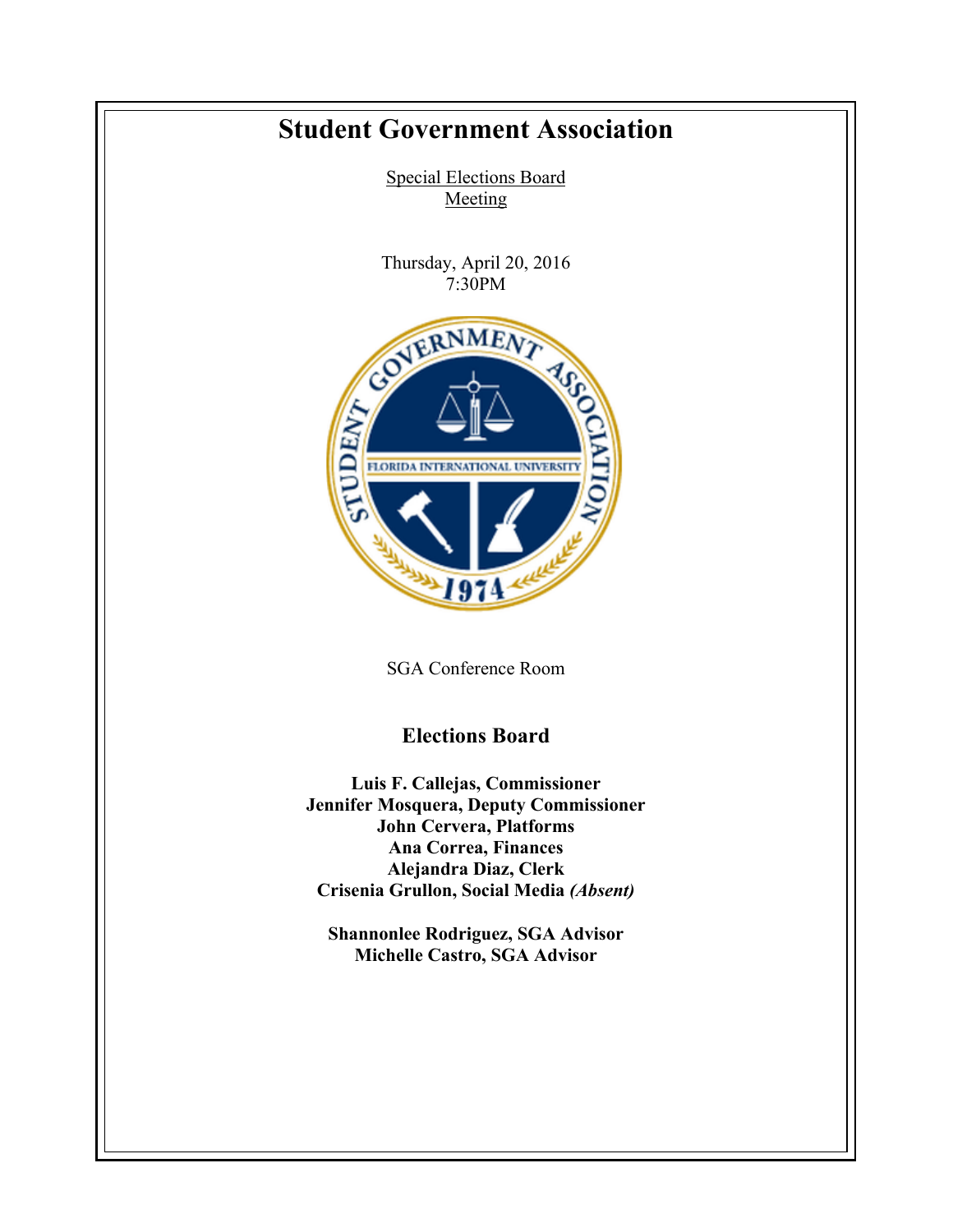## **SPECIAL AGENDA**

**1. Roll Call: 8:03pm**

## **New Business:**

- **2. Ballot Validations**
	- **a. College of Public Health and Social Work ballots reviewed**
	- **b. Ballots submitted of voters who were in line at 7pm and the online system shut down**
		- **Invalidated ballots: 10 total**
- **3. John Cervera moves to approve all Board decisions made prior to 5pm today**
	- **a. Second by Ana Correa**
	- **b. Vote:**
		- **Favor: 5**
		- **Absent: 1**
		- **Against: 0**
- **4. Violation Submitted by Juan Gilces (FIYOU Supporter) on 04/20/16 at 5:05pm** 
	- **a. Alleges AccessFIU Party Vice Presidential Candidate, Devondra Shaw, is campaigning at an unauthorized area as per Section 6.06 (c)(i) of the Elections Code**
	- **b. Provided evidence (photographs) of Devondra Shaw in a prohibited area**
	- **c. Discussion was held:**
		- **Board members, Ana Correa and Alejandra Diaz, and SGA Advisor, Shannonlee Rodriguez, attest that it is NOT Devondra but someone who looks very similar to Devondra**
	- **d. Vote: Declaring this a violation**
		- $-$  **Against**  $-5$
		- **Absent – 1**
		- **In Favor – 0**
	- **e. Penalty: None**
- **5. Violation Submitted by Leonardo Cosio (AccessFIU Chairman) on 04/19/16 at 5:36pm**
	- **a. Alleges FIYOU Party is campaigning at an unauthorized time as per a sanction the Board imposed disallowing the party and candidates from campaigning from 4:45pm to 6:15pm**
	- **b. Provided evidence (photographs and a video) of a person wearing an FIYOU party shirt in the gliders near PC**
	- **c. Discussion was held:**
		- **Photographs are unclear**
		- **On the video, it also unclear**
	- **d. John Cervera moves to dismiss this violation**
		- **Second by Jennifer Mosquera**
		- **Vote to dismiss**
			- **1. Yes: 5**
			- **2. Absent: 1**
			- **3. No: 0**
	- **e. Penalty: None**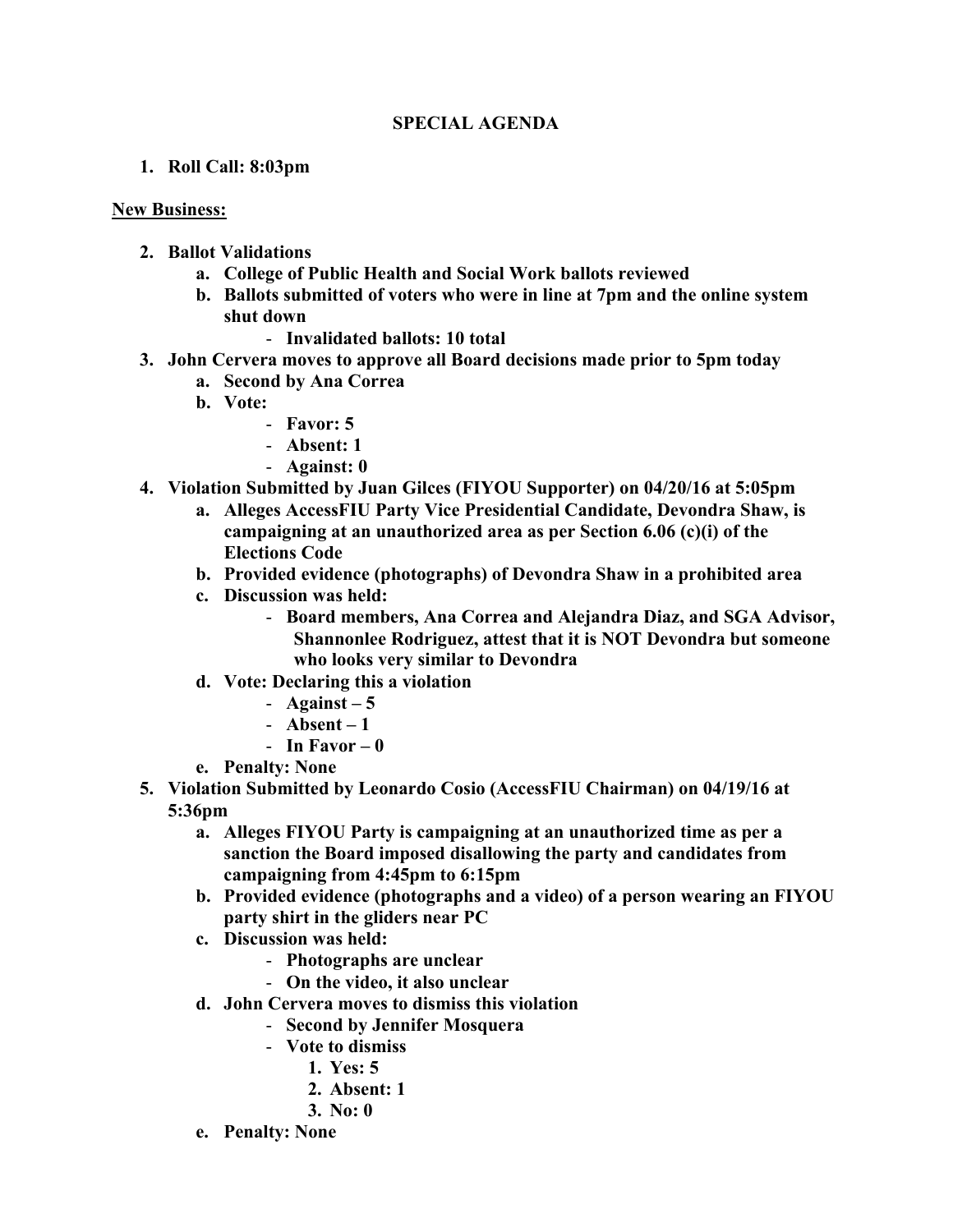- **6. Violation Submitted by Leonardo Cosio (AccessFIU Chairman) on 04/20/16 at 5:47pm** 
	- **a. Alleges Julian Alarcon, FIYOU Party candidate, is campaigning at an unauthorized time as per a sanction the Board imposed disallowing the party and candidates from campaigning from 4:45pm to 6:15pm today**
	- **b. Provided evidence (photographs and a video) of said person wearing an FIYOU party shirt in GC**
	- **c. Discussion was held:**
		- **Board acknowledges Julian Alarcon is clearly soliciting votes while campaigning was disallowed**
	- **d. John Cervera moves to dismiss submission**
		- **No second, motion failed**
	- **e. Discussion**
		- **Review Code**
	- **f. Jennifer Mosquera moves to dismiss violation**
		- **Vote:**
			- **1. Favor: 5**
			- **2. Absent: 1**
			- **3. Against: 0**
	- **g. Jennifer Mosquera moves to reverse dismissal**
		- **Vote:**
			- **1. Favor: 4**
			- **2. Absent: 1**
			- **3. Against: 1**
	- **h. Ana Correa moves to penalize Julian Alarcon by public censure**
		- **Vote:**
			- **1. Favor: 5**
			- **2. Absent: 1**
			- **3. Against: 0**
	- **i. Penalty: Notify Julian Alarcon of public censure**
- **7. Jennifer moves to discuss explicit campaign violation by Simran Sakraney by taking voters to the polls and asking them to vote for FIYOU**
	- **a. John seconds motion**
		- **Alejandra Diaz abstains from discussion and voting due to a conflict of interest**
		- **Vote:**
			- **1. Yes: 4**
			- **2. Absent: 1**
			- **3. Abstention: 1**
			- **4. No: 0**
	- **b. Discussion on Simran Sakraney:**
		- **Candidate took voters to the polling site and told them "vote FIYOU all the way"**
		- **Candidate was not wearing an FIYOU shirt**
		- **Ana: candidates cannot be taking voters to the polls**
		- **Jennifer: asked to check email sent yesterday explicitly saying this would be disallowed**
		- **John: notes that a Board member saw this; no question on reliability**